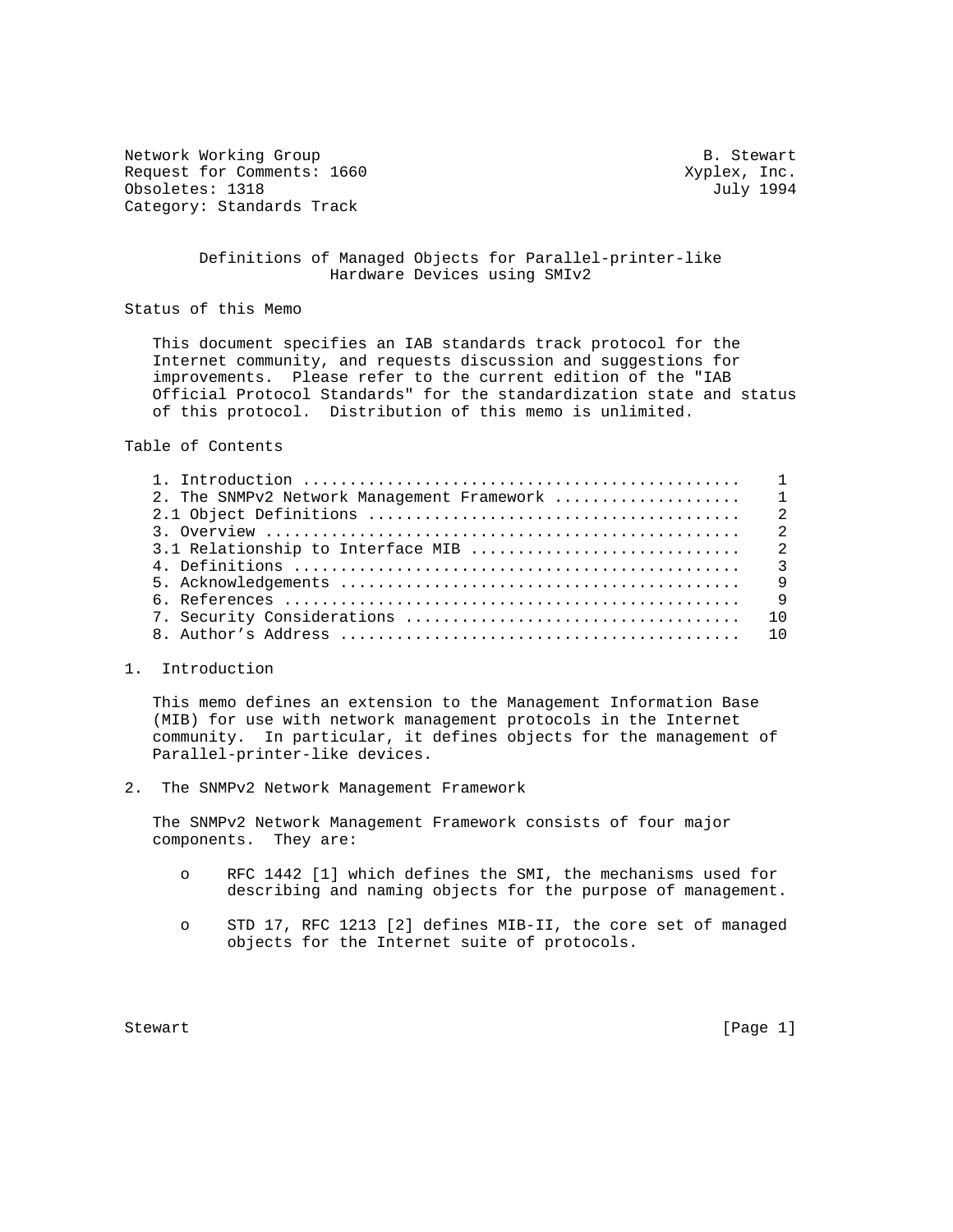- o RFC 1445 [3] which defines the administrative and other architectural aspects of the framework.
- o RFC 1448 [4] which defines the protocol used for network access to managed objects.

 The Framework permits new objects to be defined for the purpose of experimentation and evaluation.

# 2.1. Object Definitions

 Managed objects are accessed via a virtual information store, termed the Management Information Base or MIB. Objects in the MIB are defined using the subset of Abstract Syntax Notation One (ASN.1) defined in the SMI. In particular, each object object type is named by an OBJECT IDENTIFIER, an administratively assigned name. The object type together with an object instance serves to uniquely identify a specific instantiation of the object. For human convenience, we often use a textual string, termed the descriptor, to refer to the object type.

3. Overview

 The Parallel-printer-like Hardware Device MIB applies to interface ports that would most probably support the Character MIB. The most common example is Centronics-like printer port.

 The Parallel-printer-like Hardware Device MIB is mandatory for all systems that have such a hardware port supporting services managed through some other MIB.

 The Parallel-printer-like Hardware Port MIB includes Centronics-like and Data-Products-like parallel physical links with a similar set of control signals.

The MIB contains objects that relate to physical layer connections.

 The MIB comprises one base object and three tables, detailed in the following sections. The tables contain objects for ports and input and output control signals.

# 3.1. Relationship to Interface MIB

 The Parallel-printer-like MIB is one of many MIBs designed for layered use as described in the Interface MIB [5]. In most implementations where it is present, it will be in the lowest interface sublayer, that is, the Parallel-printer-like MIB represents the physical layer, providing service to higher layers such as the

Stewart [Page 2]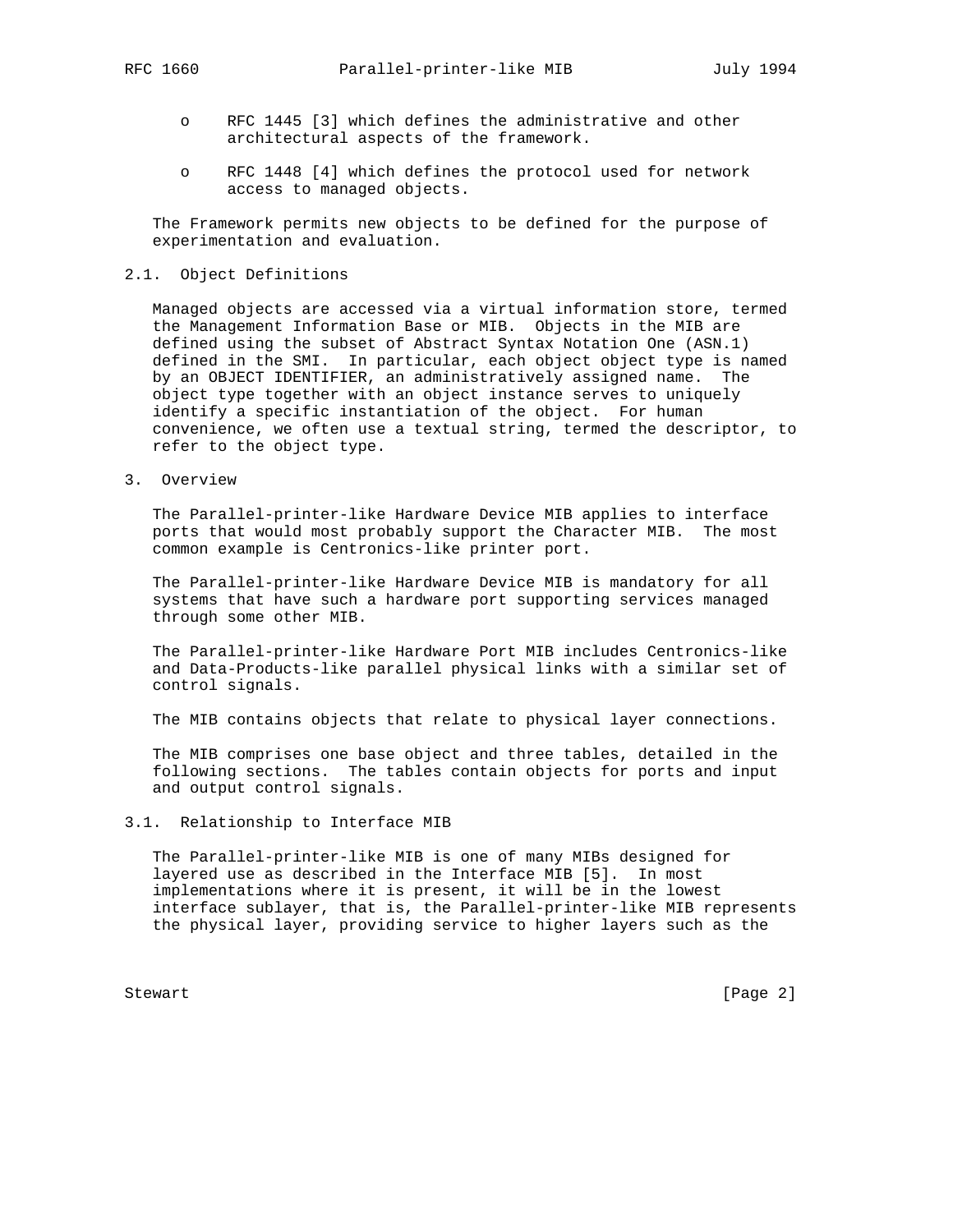Character MIB [6].

 Although it is unlikely that a parallel printer port will actually be used as a network interface, which is the intent of the Interface MIB, the Parallel-printer-like MIB is closely connected to the Character MIB, which can share hardware interfaces with network operation, and relate to the RS-232 MIB [7].

 The Interface MIB's ifTestTable and ifRcvAddressTable are not relevant to the Parallel-printer-like MIB.

 The Parallel-printer-like MIB is relevant for ifType values para(34) and perhaps others.

 The Parallel-printer-like MIB requires the conformance groups ifGeneralGroup, and ifFixedLengthGroup.

 Usefulness of error counters in this MIB depends on the octet counters in ifFixedLengthGroup.

4. Definitions

PARALLEL-MIB DEFINITIONS ::= BEGIN

#### IMPORTS

 MODULE-IDENTITY, OBJECT-TYPE, NOTIFICATION-TYPE, Counter32, Integer32 FROM SNMPv2-SMI InterfaceIndex FROM IF-MIB transmission FROM RFC1213-MIB MODULE-COMPLIANCE, OBJECT-GROUP FROM SNMPv2-CONF;

 para MODULE-IDENTITY LAST-UPDATED "9405261700Z" ORGANIZATION "IETF Character MIB Working Group" CONTACT-INFO Bob Stewart Postal: Xyplex, Inc. 295 Foster Street Littleton, MA 01460 Tel: 508-952-4816 Fax: 508-952-4887 E-mail: rlstewart@eng.xyplex.com"

Stewart [Page 3]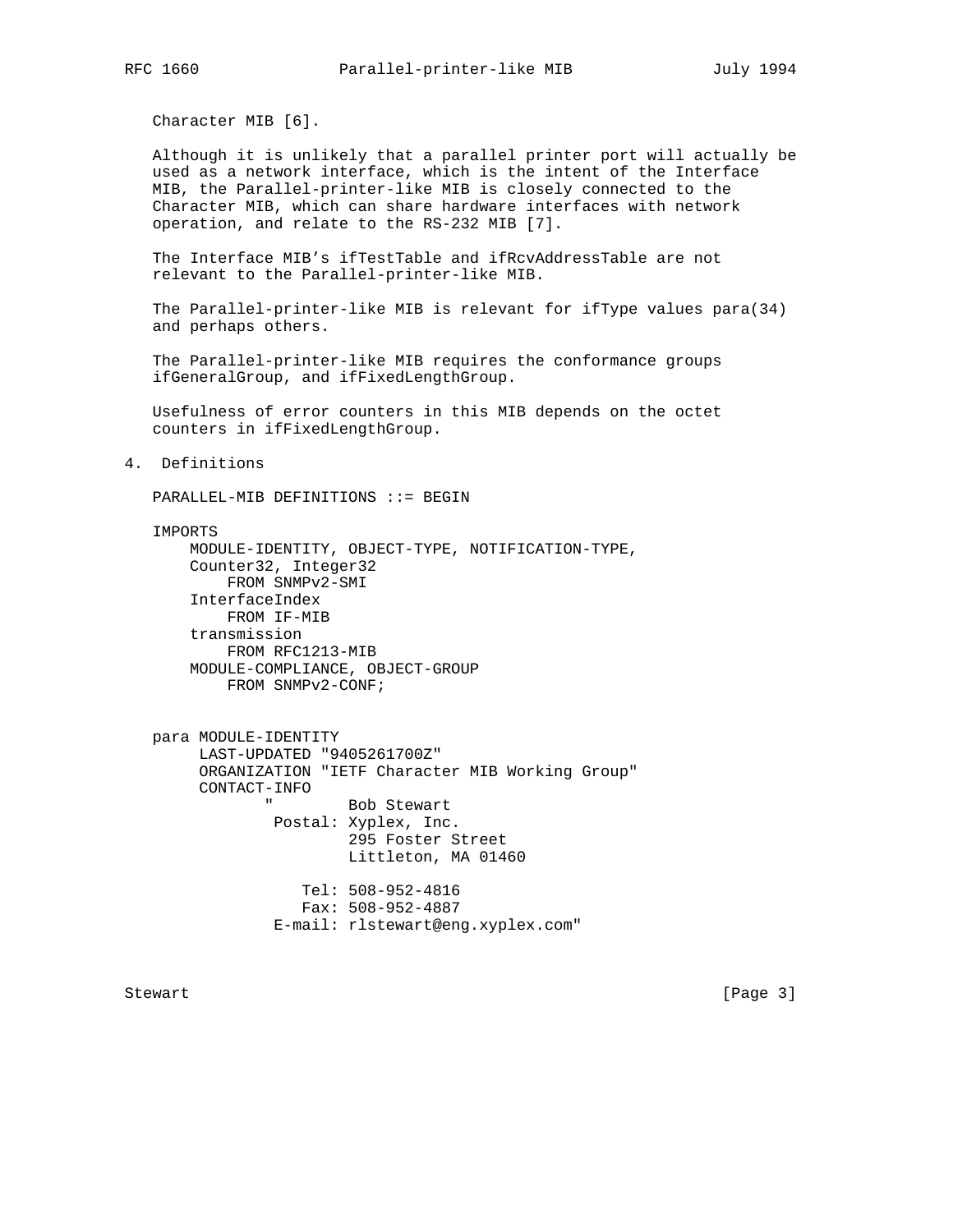```
 DESCRIPTION
             "The MIB module for Parallel-printer-like hardware devices."
    ::= { transmission 34 }
 -- Generic Parallel-printer-like information
 paraNumber OBJECT-TYPE
     SYNTAX Integer32
     MAX-ACCESS read-only
     STATUS current
     DESCRIPTION
         "The number of ports (regardless of their current
         state) in the Parallel-printer-like port table."
    ::= \{ para 1 \} -- the Parallel-printer-like Port table
 paraPortTable OBJECT-TYPE
     SYNTAX SEQUENCE OF ParaPortEntry
     MAX-ACCESS not-accessible
     STATUS current
     DESCRIPTION
         "A list of port entries. The number of entries is
         given by the value of paraNumber."
    ::= { para 2 }
 paraPortEntry OBJECT-TYPE
     SYNTAX ParaPortEntry
     MAX-ACCESS not-accessible
     STATUS current
     DESCRIPTION
         "Status and parameter values for a port."
     INDEX { paraPortIndex }
    ::= { paraPortTable 1 }
 ParaPortEntry ::=
     SEQUENCE {
         paraPortIndex
             InterfaceIndex,
         paraPortType
             INTEGER,
         paraPortInSigNumber
             Integer32,
         paraPortOutSigNumber
             Integer32
     }
```
Stewart [Page 4]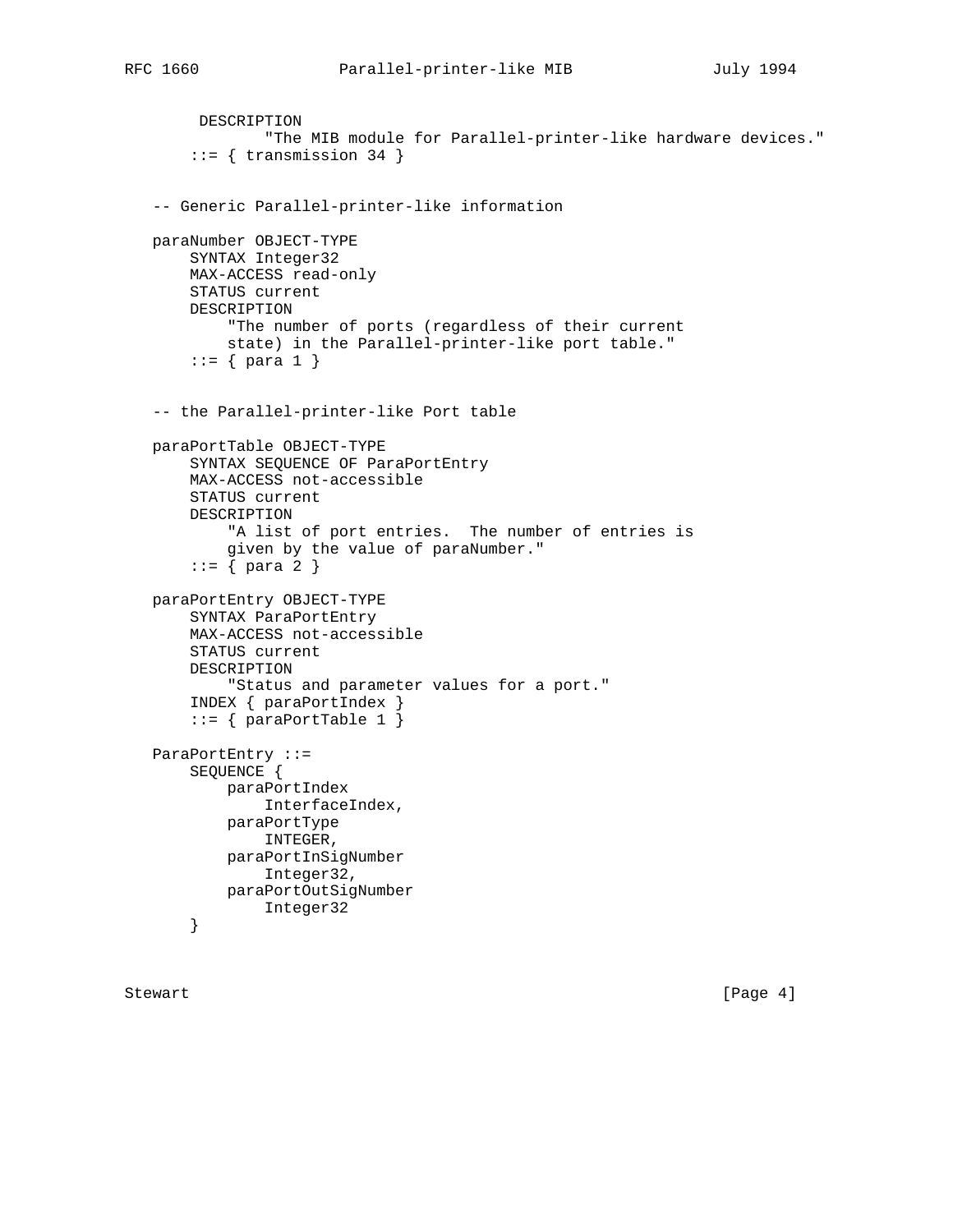```
 paraPortIndex OBJECT-TYPE
     SYNTAX InterfaceIndex
     MAX-ACCESS read-only
     STATUS current
     DESCRIPTION
         "The value of ifIndex for the port. By convention
         and if possible, hardware port numbers map directly
         to external connectors. The value for each port must
         remain constant at least from one re-initialization
         of the network management agent to the next."
    ::= \{ \text{paraportEntry 1 } \} paraPortType OBJECT-TYPE
    SYNTAX INTEGER {
         other(1),
         centronics(2),
         dataproducts(3)
     }
     MAX-ACCESS read-only
     STATUS current
     DESCRIPTION
         "The port's hardware type."
     ::= { paraPortEntry 2 }
 paraPortInSigNumber OBJECT-TYPE
     SYNTAX Integer32
     MAX-ACCESS read-only
     STATUS current
     DESCRIPTION
         "The number of input signals for the port in the
         input signal table (paraPortInSigTable). The table
         contains entries only for those signals the software
         can detect and that are useful to observe."
    ::= { paraPortEntry 3 }
 paraPortOutSigNumber OBJECT-TYPE
     SYNTAX Integer32
     MAX-ACCESS read-only
     STATUS current
     DESCRIPTION
         "The number of output signals for the port in the
         output signal table (paraPortOutSigTable). The
         table contains entries only for those signals the
         software can assert and that are useful to observe."
    ::= { paraPortEntry 4 }
```
Stewart [Page 5]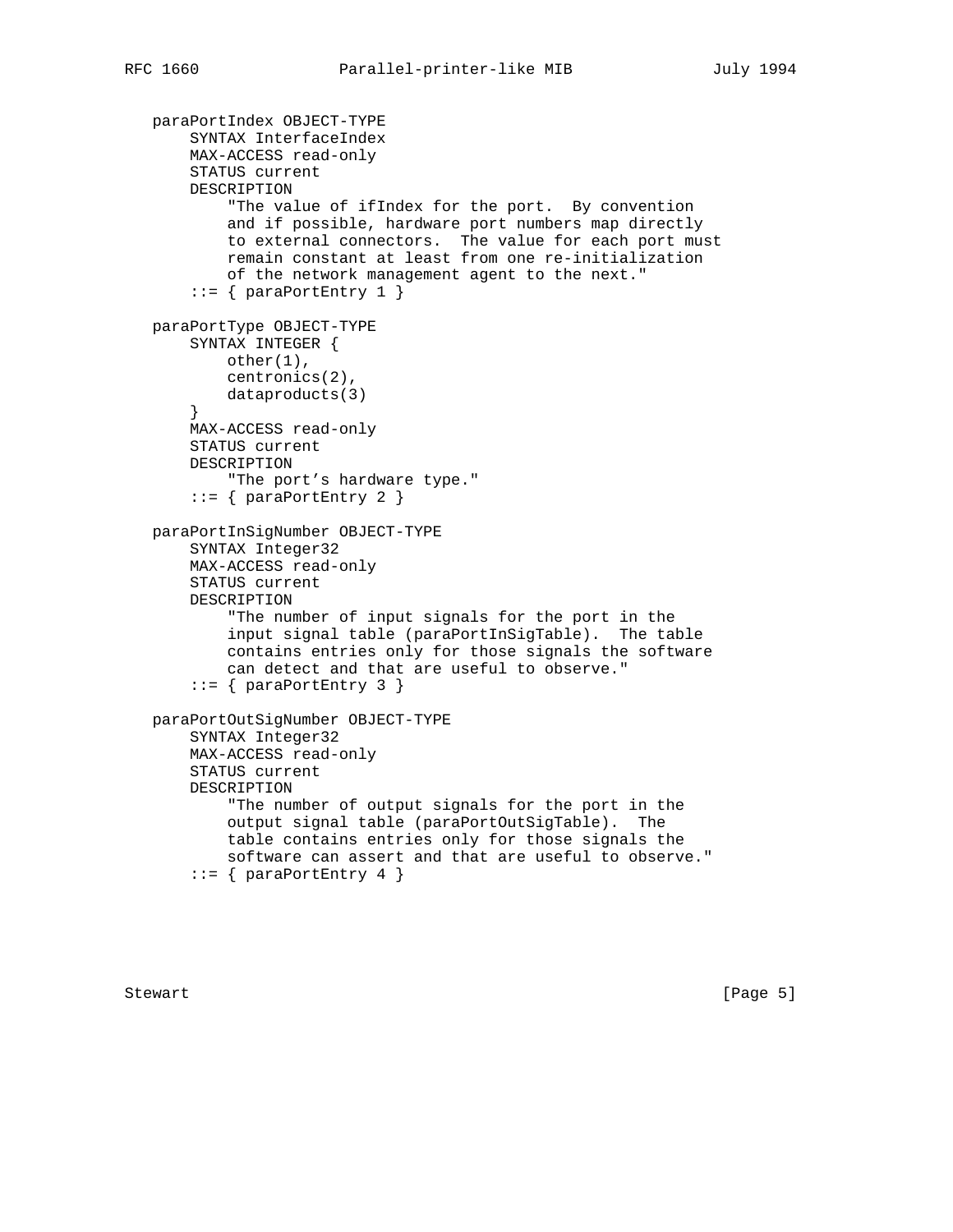```
 -- Parallel-printer-like Input Signal Table
 paraInSigTable OBJECT-TYPE
     SYNTAX SEQUENCE OF ParaInSigEntry
     MAX-ACCESS not-accessible
     STATUS current
     DESCRIPTION
         "A list of port input control signal entries."
    ::= \{ para 3 \} paraInSigEntry OBJECT-TYPE
     SYNTAX ParaInSigEntry
     MAX-ACCESS not-accessible
     STATUS current
     DESCRIPTION
         "Input control signal status for a hardware port."
     INDEX { paraInSigPortIndex, paraInSigName }
    ::= { paraInSigTable 1 }
 ParaInSigEntry ::=
     SEQUENCE {
         paraInSigPortIndex
             InterfaceIndex,
         paraInSigName
             INTEGER,
         paraInSigState
             INTEGER,
         paraInSigChanges
             Counter32
     }
 paraInSigPortIndex OBJECT-TYPE
     SYNTAX InterfaceIndex
     MAX-ACCESS read-only
     STATUS current
     DESCRIPTION
         "The value of paraPortIndex for the port to which
         this entry belongs."
     ::= { paraInSigEntry 1 }
 paraInSigName OBJECT-TYPE
     SYNTAX INTEGER { power(1), online(2), busy(3),
                     paperout(4), fault(5) }
     MAX-ACCESS read-only
     STATUS current
     DESCRIPTION
         "Identification of a hardware signal."
     ::= { paraInSigEntry 2 }
```
Stewart [Page 6] [Page 6] [Page 6] [Page 6] [Page 6] [Page 6] [Page 6] [Page 6] [Page 6] [Page 6] [Page 6] [Page 6] [Page 6] [Page 6] [Page 6] [Page 6] [Page 6] [Page 6] [Page 6] [Page 6] [Page 6] [Page 6] [Page 6] [Page 6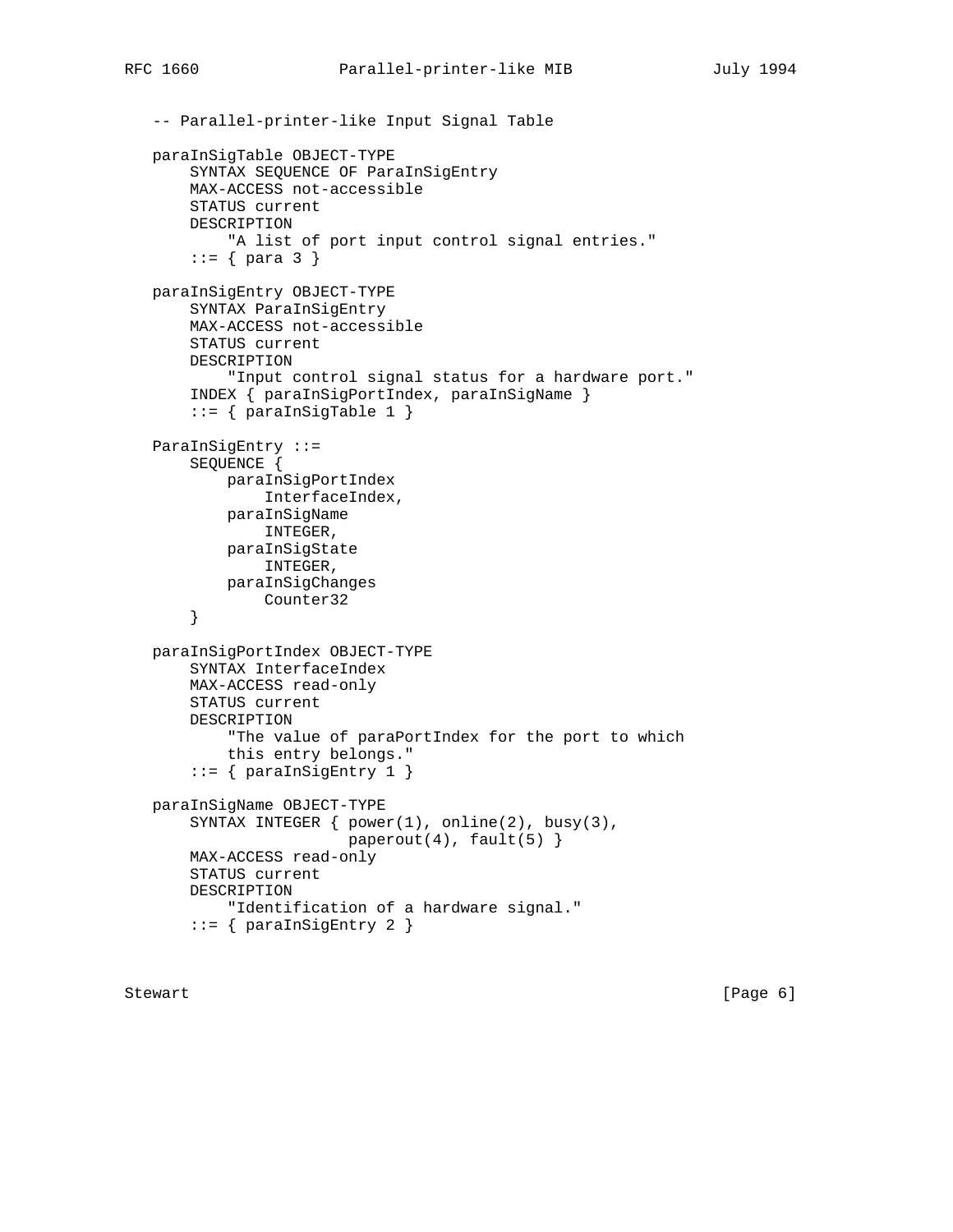```
 paraInSigState OBJECT-TYPE
    SYNTAX INTEGER \{ none(1), on(2), off(3) \} MAX-ACCESS read-only
     STATUS current
     DESCRIPTION
         "The current signal state."
     ::= { paraInSigEntry 3 }
 paraInSigChanges OBJECT-TYPE
     SYNTAX Counter32
     MAX-ACCESS read-only
     STATUS current
     DESCRIPTION
         "The number of times the signal has changed from
         'on' to 'off' or from 'off' to 'on'."
    ::= { paraInSigEntry 4 }
 -- Output Signal Table
 paraOutSigTable OBJECT-TYPE
     SYNTAX SEQUENCE OF ParaOutSigEntry
     MAX-ACCESS not-accessible
     STATUS current
     DESCRIPTION
         "A list of port output control signal entries."
    ::= \{ para 4 \} paraOutSigEntry OBJECT-TYPE
     SYNTAX ParaOutSigEntry
     MAX-ACCESS not-accessible
     STATUS current
     DESCRIPTION
         "Output control signal status for a hardware port."
     INDEX { paraOutSigPortIndex, paraOutSigName }
    ::= { paraOutSigTable 1 }
 ParaOutSigEntry ::=
     SEQUENCE {
         paraOutSigPortIndex
             InterfaceIndex,
         paraOutSigName
             INTEGER,
         paraOutSigState
             INTEGER,
         paraOutSigChanges
             Counter32
     }
```
Stewart [Page 7]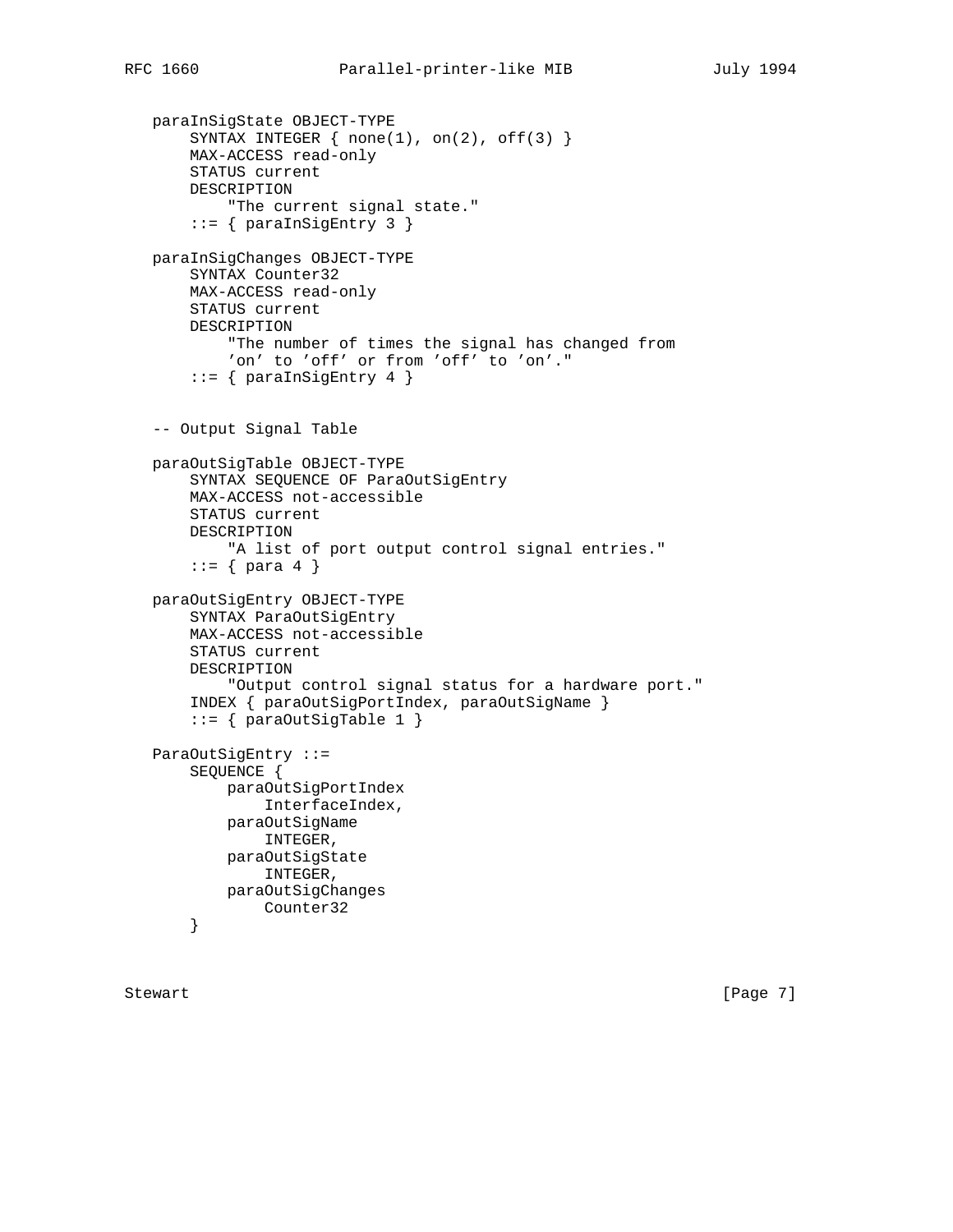```
 paraOutSigPortIndex OBJECT-TYPE
     SYNTAX InterfaceIndex
     MAX-ACCESS read-only
     STATUS current
     DESCRIPTION
         "The value of paraPortIndex for the port to which
         this entry belongs."
    ::= { paraOutSigEntry 1 }
 paraOutSigName OBJECT-TYPE
     SYNTAX INTEGER { power(1), online(2), busy(3),
                     paperout(4), fault(5) }
     MAX-ACCESS read-only
     STATUS current
     DESCRIPTION
        "Identification of a hardware signal."
     ::= { paraOutSigEntry 2 }
 paraOutSigState OBJECT-TYPE
    SYNTAX INTEGER \{ none(1), on(2), off(3) \} MAX-ACCESS read-only
     STATUS current
     DESCRIPTION
         "The current signal state."
     ::= { paraOutSigEntry 3 }
 paraOutSigChanges OBJECT-TYPE
     SYNTAX Counter32
     MAX-ACCESS read-only
     STATUS current
     DESCRIPTION
         "The number of times the signal has changed from
         'on' to 'off' or from 'off' to 'on'."
     ::= { paraOutSigEntry 4 }
 -- conformance information
 paraConformance OBJECT IDENTIFIER ::= { para 5 }
 paraGroups OBJECT IDENTIFIER ::= { paraConformance 1 }
paraCompliances OBJECT IDENTIFIER ::= { paraConformance 2 }
```
Stewart [Page 8]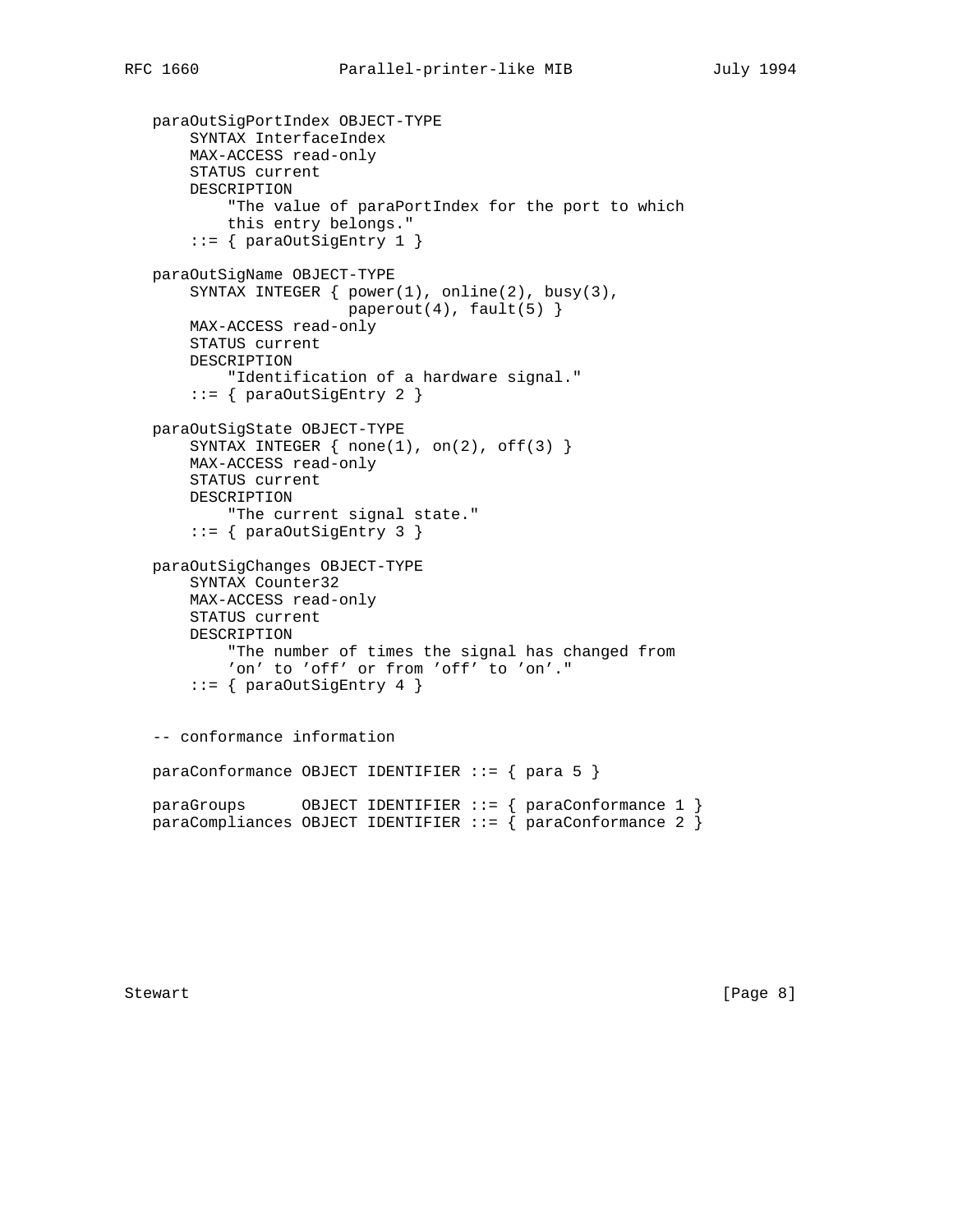```
 -- compliance statements
 paraCompliance MODULE-COMPLIANCE
     STATUS current
     DESCRIPTION
              "The compliance statement for SNMPv2 entities
              which have Parallel-printer-like hardware
              interfaces."
     MODULE -- this module
         MANDATORY-GROUPS { paraGroup }
     ::= { paraCompliances 1 }
 -- units of conformance
 paraGroup OBJECT-GROUP
     OBJECTS { paraNumber, paraPortIndex, paraPortType,
               paraPortInSigNumber, paraPortOutSigNumber,
               paraInSigPortIndex, paraInSigName,
               paraInSigState, paraInSigChanges,
               paraOutSigPortIndex, paraOutSigName,
               paraOutSigState, paraOutSigChanges }
     STATUS current
     DESCRIPTION
              "A collection of objects providing information
               applicable to all Parallel-printer-like interfaces."
    ::= \{ \text{paraGroups} \quad 1 \}
```
END

5. Acknowledgements

This memo was produced by the IETF Character MIB Working Group.

- 6. References
	- [1] Case, J., McCloghrie, K., Rose, M., and S. Waldbusser, "Structure of Management Information for version 2 of the Simple Network Management Protocol (SNMPv2)", RFC 1442, SNMP Research, Inc., Hughes LAN Systems, Dover Beach Consulting, Inc., Carnegie Mellon University, April 1993.
	- [2] McCloghrie, K., and M. Rose, Editors, "Management Information Base for Network Management of TCP/IP-based internets: MIB-II", STD 17, RFC 1213, Hughes LAN Systems, Performance Systems International, March 1991.

Stewart [Page 9]